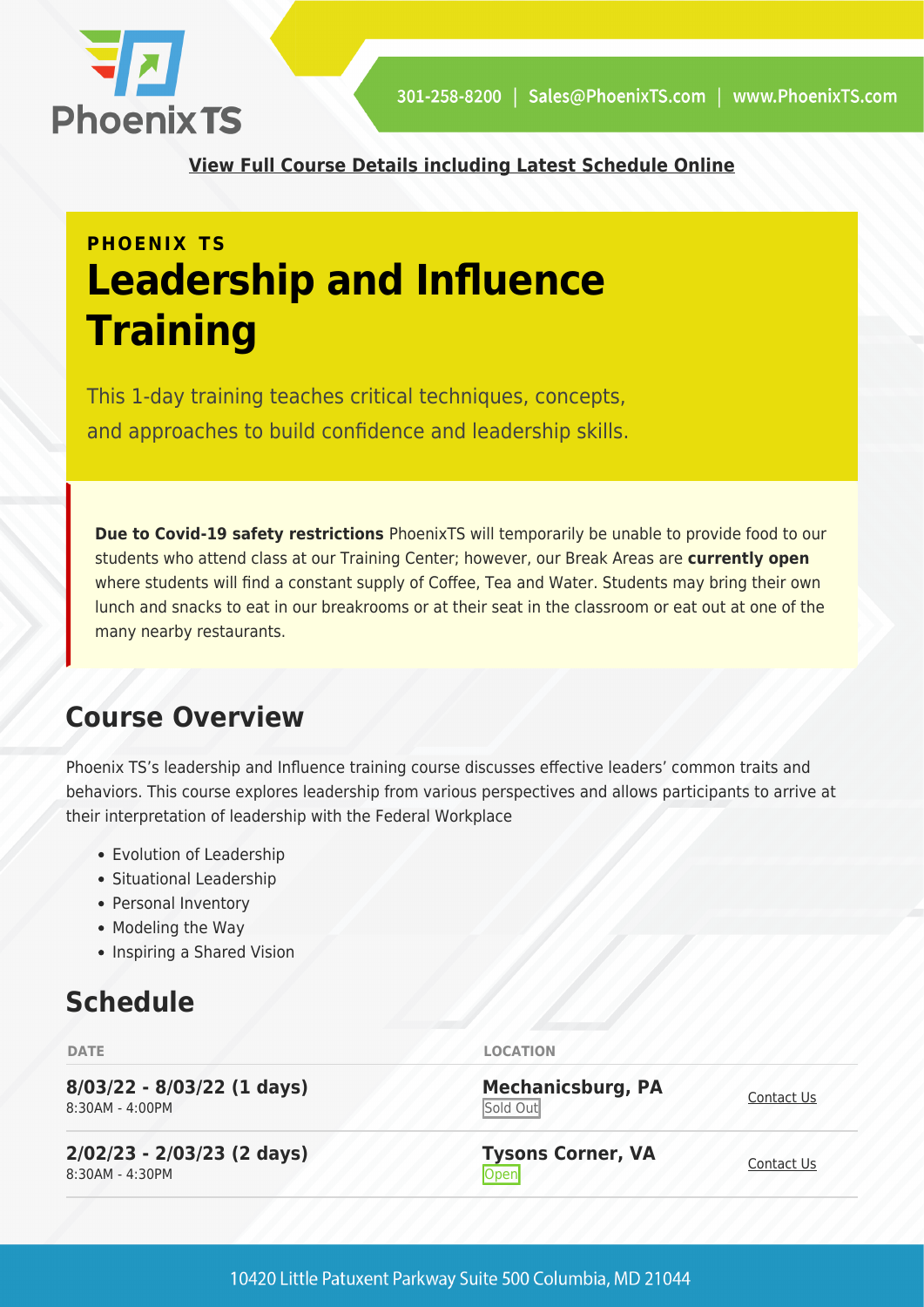

301-258-8200 | Sales@PhoenixTS.com | www.PhoenixTS.com

**2/09/23 - 2/10/23 (2 days)** 8:30AM - 4:30PM

**2/09/23 - 2/10/23 (2 days)** 8:30AM - 4:30PM

**4/06/23 - 4/07/23 (2 days)** 8:30AM - 4:30PM

**4/13/23 - 4/14/23 (2 days)** 8:30AM - 4:30PM

**4/13/23 - 4/14/23 (2 days)** 8:30AM - 4:30PM

**6/01/23 - 6/02/23 (2 days)** 8:30AM - 4:30PM

**6/08/23 - 6/09/23 (2 days)** 8:30AM - 4:30PM

**6/08/23 - 6/09/23 (2 days)** 8:30AM - 4:30PM

**8/03/23 - 8/04/23 (2 days)** 8:30AM - 4:30PM

**8/10/23 - 8/10/23 (2 days)** 8:30AM - 4:30PM

**8/10/23 - 8/11/23 (2 days)** 8:30AM - 4:30PM

**10/05/23 - 10/06/23 (2 days)** 8:30AM - 4:30PM

**10/12/23 - 10/13/23 (2 days)** 8:30AM - 4:30PM

**10/12/23 - 10/13/23 (2 days)** 8:30AM - 4:30PM

**12/07/23 - 12/08/23 (2 days)** 8:30AM - 4:30PM

**DATE LOCATION**

**Live Online** <u>[Contact Us](https://phoenixts.com/schedule/more-info/?class=31220)</u>

**Columbia, MD [Contact Us](https://phoenixts.com/schedule/more-info/?class=31229)** 

**Tysons Corner, VA Open** [Contact Us](https://phoenixts.com/schedule/more-info/?class=31215)

**Live Online**

**Columbia, MD** [Contact Us](https://phoenixts.com/schedule/more-info/?class=31230)<br>
Open

**Tysons Corner, VA Open** [Contact Us](https://phoenixts.com/schedule/more-info/?class=31216) Contact Us

<u>[Contact Us](https://phoenixts.com/schedule/more-info/?class=31222)</u><br>
Open

**[Contact Us](https://phoenixts.com/schedule/more-info/?class=31231)**<br>
Open

**Tysons Corner, VA Open** [Contact Us](https://phoenixts.com/schedule/more-info/?class=31217)

**Live Online** <u>Open</u> [Contact Us](https://phoenixts.com/schedule/more-info/?class=31223)

<u>Open</u>

<u>[Contact Us](https://phoenixts.com/schedule/more-info/?class=31221)</u>

**Live Online**

**Columbia, MD**

**Columbia, MD** [Contact Us](https://phoenixts.com/schedule/more-info/?class=31228)<br>Open

**Tysons Corner, VA**

**Live Online [Contact Us](https://phoenixts.com/schedule/more-info/?class=31225)** 

**Columbia, MD** [Contact Us](https://phoenixts.com/schedule/more-info/?class=31227)<br>Open

**Tysons Corner, VA Open** [Contact Us](https://phoenixts.com/schedule/more-info/?class=31219)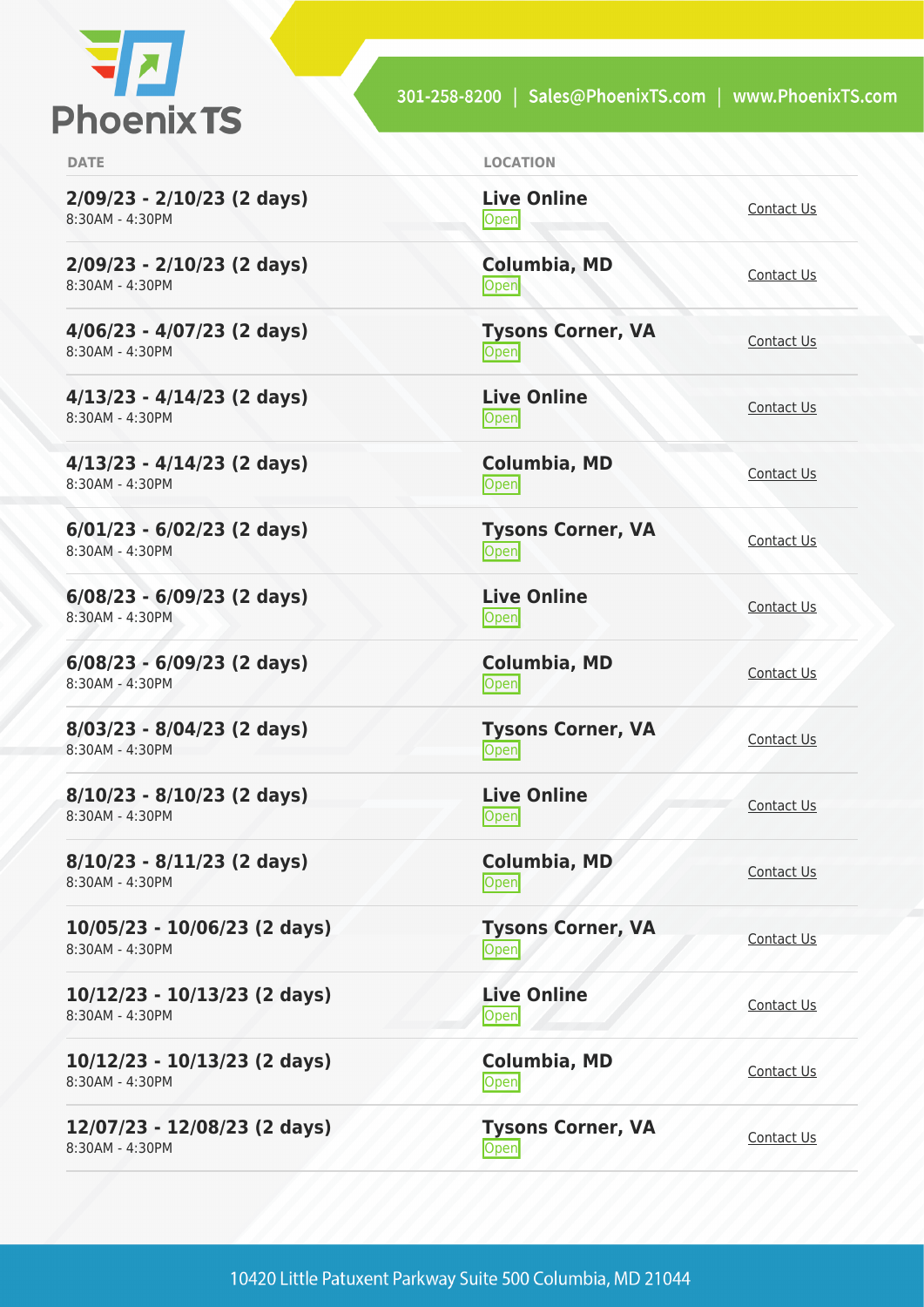

**12/14/23 - 12/15/23 (2 days)** 8:30AM - 4:30PM

**12/14/23 - 12/15/23 (2 days)** 8:30AM - 4:30PM

## **Course Outline**

#### **Overview**

- Housekeeping items
- The Parking Lot
- Workshop objectives
- Pre-assignment review
- Action plans and evaluations

#### **The Evolution of Leadership**

- Defining Leadership
- Characteristics of a Leader
- Leadership Principles
- A Brief History of Leadership
- Three Theories of Leadership
- Case Study

#### **Situational Leadership**

- Selling
- Telling
- Participating
- Delegating
- Case Study

#### **A Personal Inventory**

An introduction to Kouzes and Posner

**Live Online** <u>[Contact Us](https://phoenixts.com/schedule/more-info/?class=31224)</u>

**Columbia, MD [Contact Us](https://phoenixts.com/schedule/more-info/?class=31226)**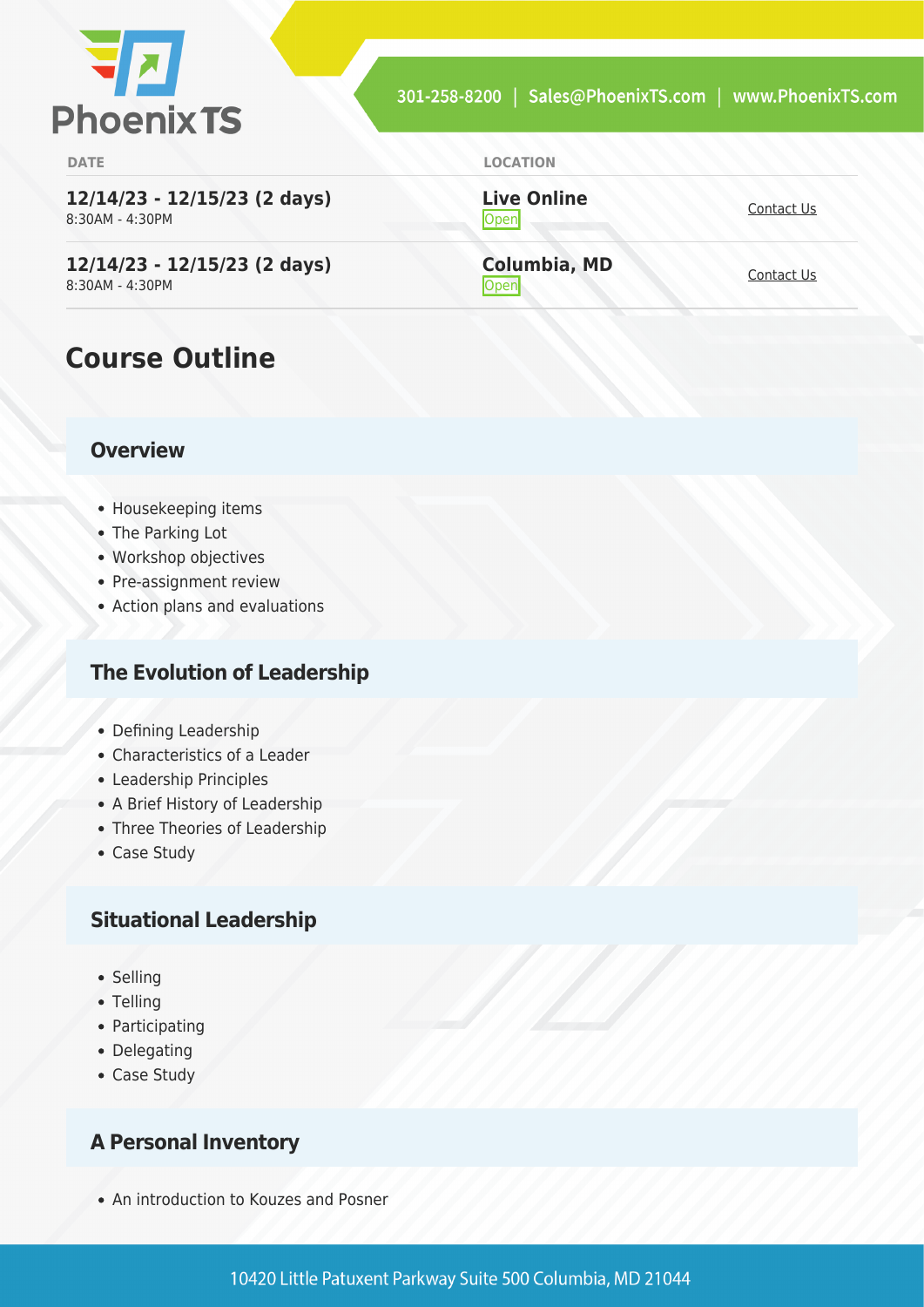

- A personal inventory
- Creating an action plan
- Case study

#### **Modeling the Way**

- Determining your way
- Being an inspirational role model
- Influencing others' perspectives
- Case study

#### **Inspiring a Shared Vision**

- Choosing your vision
- Communicating your vision
- Identifying the benefits for others
- Case study

#### **Challenging the Process**

- Think outside the box
- Developing your inner innovator
- Seeing room for improvement
- Lobbying for change
- Case study

#### **Enabling Others to Act**

- Encouraging growth in others
- Creating mutual respect
- The importance of trust
- Case study

#### **Encouraging the Heart**

- Sharing rewards
- Celebrating accomplishments
- Making celebration part of your culture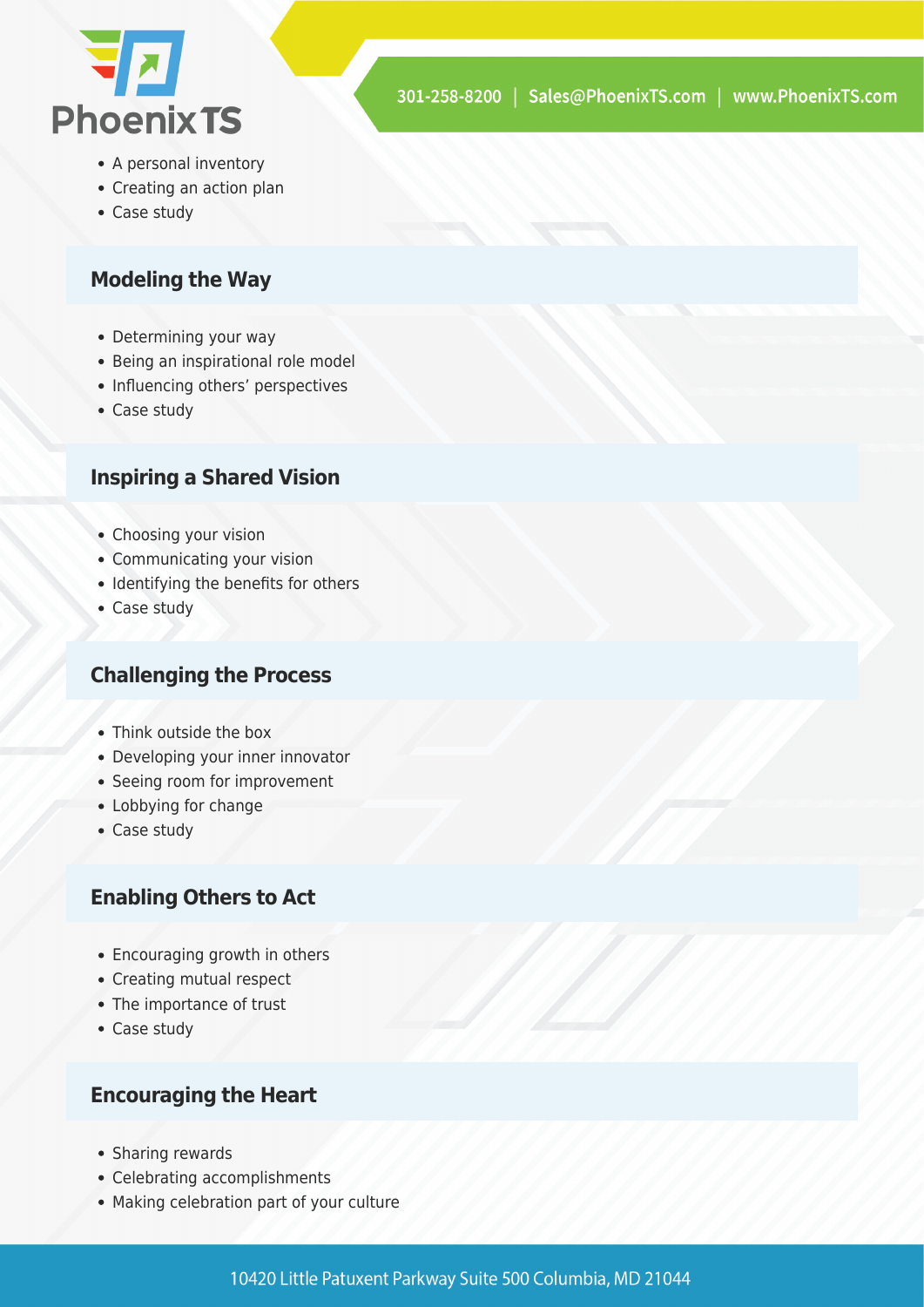

• Case study

#### **Basic Influencing Skills**

- The art of persuasion
- The principles of influence
- Creating an impact
- Case study

#### **Setting Goals**

- Setting SMART goals
- Creating a long-term plan
- Creating a support system
- Case study

**Due to Covid-19 safety restrictions** PhoenixTS will temporarily be unable to provide food to our students who attend class at our Training Center; however, our Break Areas are **currently open** where students will find a constant supply of Coffee, Tea and Water. Students may bring their own lunch and snacks to eat in our breakrooms or at their seat in the classroom or eat out at one of the many nearby restaurants.

# Starting at **\$1,495**

### **ATTENTION**

For GSA pricing or Contractor quotes call [240.667.7757](#page--1-0)